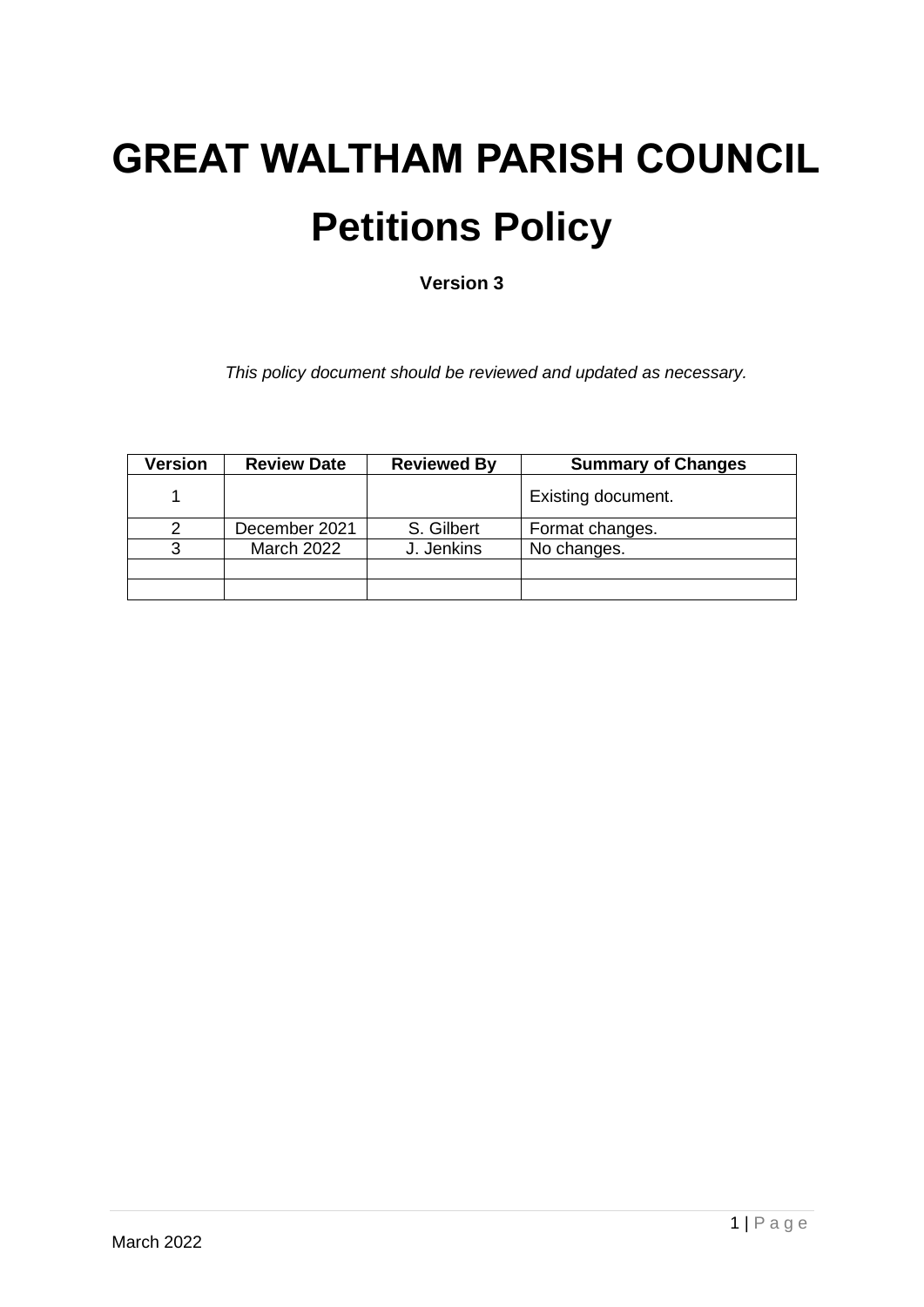# **Petitions**

We welcome petitions, as they are an important way for residents to let us know about their concerns and participate in the democratic process.

### **Starting a petition**

Before you start a petition, you should consider if it is the best way to resolve your issue or make your views known.

#### **You could also:**

- contact you[r](https://www.chelmsford.gov.uk/your-council/councillors-committees-and-decision-making/councillors/find-a-councillor/) Parish Councillor, contact details available on the GWPC website
- attend a Parish Council meeting, dates available on the GWPC website
- respond to consultations

## **If you are starting a petition, you should:**

- identify who is organising the petition
- indicate which of our functions the petition relates to
- say what you want us to do

When asking people to sign your petition, they can be of any age. They need to provide their name, and an address or postcode that shows that they live, work or study in the Great Waltham parish. We will not count any signatures that don't provide this information.

We do not have an online petitions system. If you have created a petition online, you need to notify the GWPC clerk of its existence. You can run an online petition at the same time as a paper petition, combining the two before sending them to the Council. You should send the paper petition to the Council at the same time as the closing date of the online petition so that all of the signatures will be counted at the same time.

#### **Submitting a petition:**

You can send us a petition by post to:

The Clerk, Great Waltham Parish Council, Parish Office , Great Waltham Hulton Hall, South Street, Great **Great** Waltham Chelmsford Essex CM3 1DF

#### **We can't accept your petition if:**

- there is no clear petition organiser
- it relates to something we are not directly responsible for (such as roads or schools)
- it relates to a planning decision
- it relates to a licensing application
- it is vexatious, abusive or otherwise inappropriate